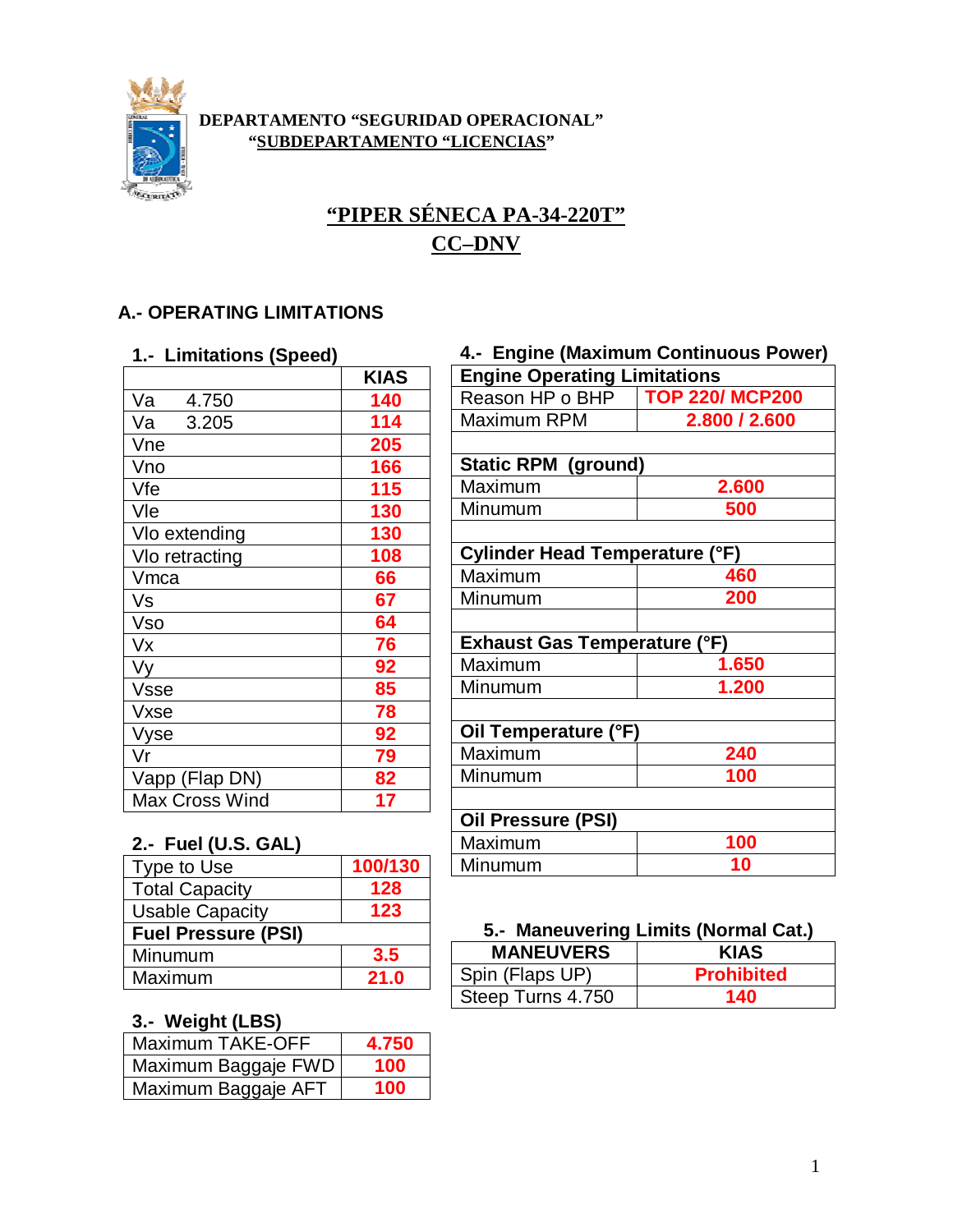## **B.- EMERGENCIES PROCEDURES**

### **1. ENGINE FAILURE DURING TAKEOFF (below 85 KIAS):**

**a.- If engine failure occurs during takeoff and 85 KIAS has not been attained :**

| THROTTLES           | <b>CLOSED BOTH IMMEDIATELY</b> |
|---------------------|--------------------------------|
| STOP STRAIGHT AHEAD |                                |

## **b.- If inadequate runway remains to stop:**

| <b>THROTTLES</b>      | <b>CLOSED</b>                           |
|-----------------------|-----------------------------------------|
| <b>BRAKES</b>         | <b>APPLY MAXIMUM BRAKING</b>            |
| <b>BATERRY SWITCH</b> | <b>OFF</b>                              |
| <b>FUEL SELECTORS</b> | <b>OFF</b>                              |
| <b>CONTINUE</b>       | <b>STRAIGHT AHEAD, TURNING TO AVOID</b> |
|                       | <b>OBSTACLES</b>                        |

#### **2. ENGINE FAILURE DURING TAKEOFF (85 KIAS or above):**

**If engine failure occurs during takeoff ground roll or after lift-off with gear still down and 85 KIAS has been attained:**

**a.- If adequate runway remains,** 

THROTTLES **CLOSED** LAND **IF AIRBORNE**

**STOP STRAIGHT AHEAD**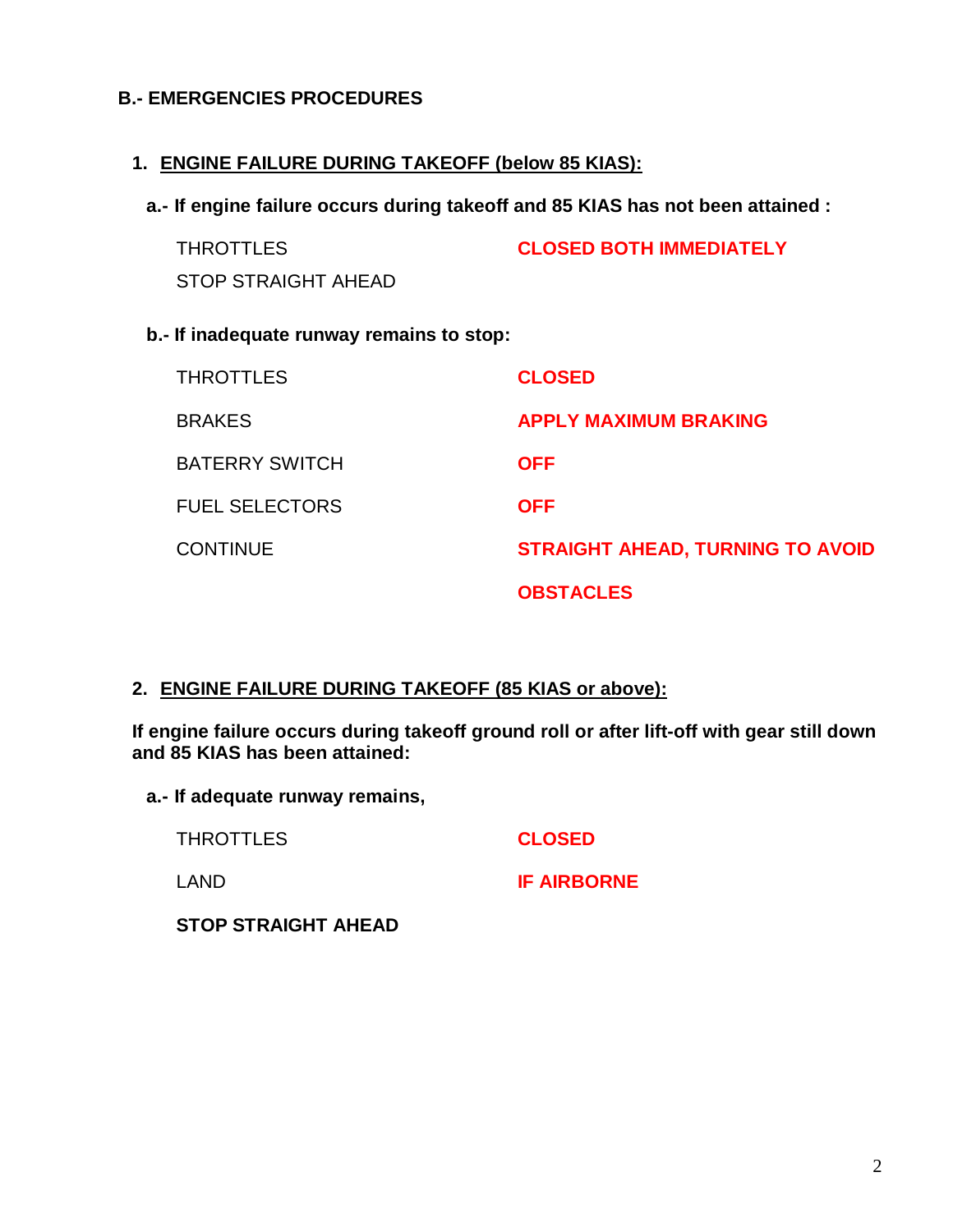**If runway remaining is inadequate for stopping, decide whether to abort or continue.**

**b.- If decision is made to continue,**

| <b>HEADING</b>            | <b>MAINTAIN</b>              |
|---------------------------|------------------------------|
| <b>ESTABLISHING</b>       | <b>A CLIMB</b>               |
| <b>LANDING GEAR</b>       | <b>RETRACT</b>               |
| <b>ACCELERATE TO</b>      | 92 KIAS ( $V_{\text{YSE}}$ ) |
| <b>INOPERATIVE ENGINE</b> | <b>FEATHER</b>               |

## **3. ENGINE FIRE IN FLIGHT:**

# **a.- Affected engine:**

| <b>FUEL SELECTOR</b> | <b>OFF</b>          |
|----------------------|---------------------|
| THROTTLE             | <b>CLOSE</b>        |
| <b>PROPELLER</b>     | <b>FEATHER</b>      |
| <b>MIXTURE</b>       | <b>IDLE CUT-OFF</b> |
| HEATER               | <b>OFF</b>          |
| <b>DEFROSTER</b>     | <b>OFF</b>          |
|                      |                     |

**IF TERRAIN PERMITS LAND IMMEDIATELY**

# **4. ENGINE FIRE ON GROUND:**

# **a.- If engine has not started:**

| MIXTURE  | <b>IDLE CUT-OFF</b> |
|----------|---------------------|
| THROTTLE | <b>OPEN</b>         |
| STARTER  | <b>CRANK ENGINE</b> |